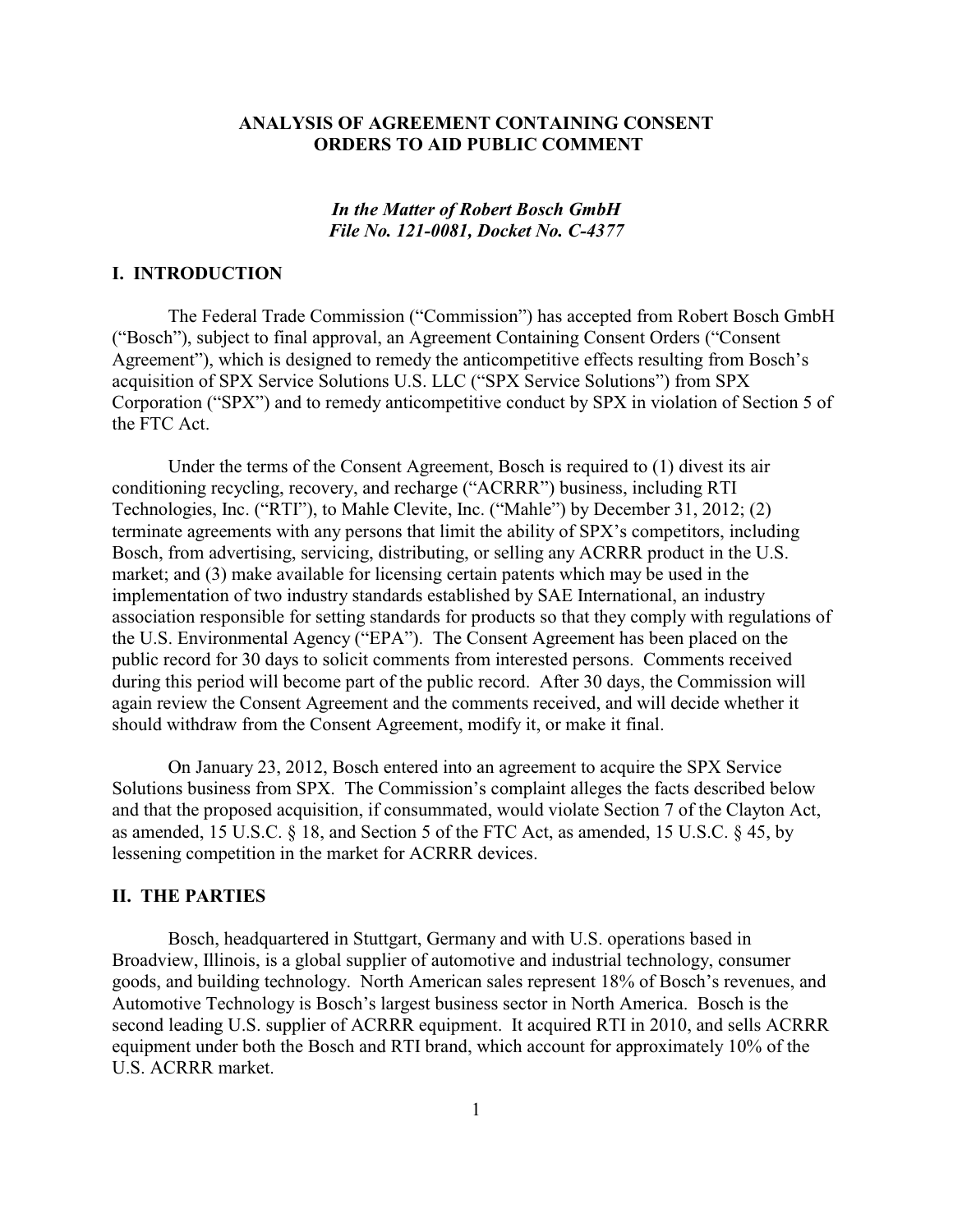Headquartered in Warren, Michigan, SPX is a diversified global supplier of highly engineered products for the following industries: power and energy, food and beverage, vehicle and transit, infrastructure and industrial processes. SPX's Service Solutions business is a global supplier of automotive tools, equipment and services, for both original equipment manufacturers ("OEMs") and aftermarket repair shops and technicians. SPX's Robinair brand is the leading supplier of ACRRR equipment in the United States, accounting for over 80% of sales in that market.

# **III. THE PRODUCT AND STRUCTURE OF THE MARKET**

Bosch's proposed acquisition of SPX Service Solutions would create a virtual monopoly in the ACRRR market. ACRRR devices are stand-alone pieces of equipment used by automotive technicians to remove refrigerant from a vehicle's on-board air conditioning system, store the refrigerant while the air conditioning system is being serviced, and recycle the refrigerant back into the system, adding more as necessary. These tools are required to repair or service motor vehicle air conditioning systems because no other equipment performs the removal, recycling, and recharging functions while staying compliant with EPA regulations prohibiting refrigerant from escaping into the atmosphere. Devices that only extract refrigerant from air conditioning systems but do not recycle or recharge them are not cost-effective alternatives because they do not store or dispose of extracted refrigerant as required. As a result, if the price of ACRRR equipment were to increase 5-10%, customers would not switch to extraction-only equipment or to equipment that flushes other fluids from vehicles, which cannot be used in its place.

The relevant geographic area in which to evaluate the market for ACRRR equipment is the United States. Environmental regulations vary by country, so ACRRR machines designed to adhere to the regulations of one country are not necessarily compatible with those of other countries. In addition, differing electrical power specifications across the world necessitate that the internal pumps and motors vary to meet differing specification. As a result, purchasers in the United States could not turn to suppliers in other countries for ACRRR equipment.

SPX's Robinair brand holds a dominant position in the ACRRR market, with a share of over 80%. Bosch's RTI and Bosch brands comprise approximately 10% of the market and are Robinair's most significant competition. Four other firms selling ACRRR equipment in the U.S. together account for the balance of ACRRR sales. Thus, the combination of Bosch and SPX would confer a virtual monopoly position on Bosch. The elimination of the direct competition between Robinair and Bosch would allow the combined entity to exercise market power by unilaterally increasing price, slowing innovation, or lowering its levels of service.

## **IV. ENTRY**

Entry into the ACRRR market sufficient to deter the anticompetitive effects of this transaction is unlikely to occur in the next two years. While designing and engineering a system to work effectively and meet industry standards may be possible within a relatively short time frame, other barriers, including the challenges of obtaining effective distribution and developing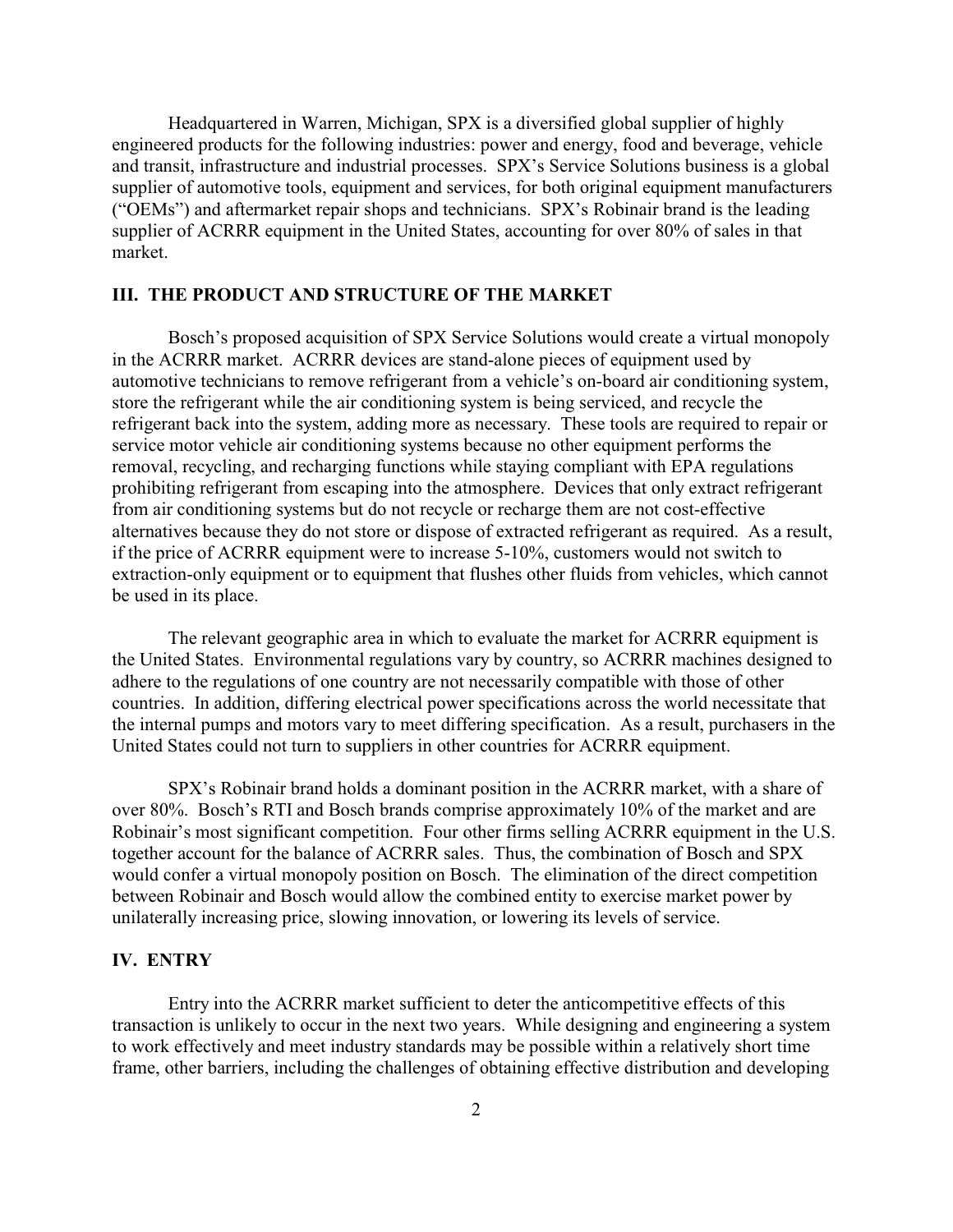a service network, make successful entry very difficult. Advertising through leading automotive wholesale distributors is the most effective means of promoting ACRRR to independent auto repair shops and rapid-turnaround repair of ACRRR equipment is critical because repair shops cannot provide air conditioning service without this equipment. Obtaining effective distribution and service networks has been especially challenging for competitors of SPX because of limitations SPX puts on distributors and service centers that sell and service Robinair-brand ACRRR. Another factor affecting the likelihood of significant new entry or expansion is the costs associated with meeting industry standards, which are established by SAE International, formerly the Society of Automotive Engineers.

### **IV. EFFECTS OF THE ACQUISITION**

The proposed acquisition would cause significant anticompetitive harm to consumers in the U.S. ACRRR device market. The transaction would combine SPX's Robinair brand ACRRR, that already commands over 80% of the market with its leading competitor, Bosch, with its Bosch- and RTI ACRRR brands, with approximately 10% of the market, creating a near-monopolist with a share of over 90%. The impact of eliminating the competition between Bosch and SPX in the ACRRR market is highly likely to result in consumers, who are automotive repair shops and technicians, paying higher prices for ACRRR devices.

#### **V. THE CONSENT AGREEMENT**

#### **A. The Merger Remedy**

The proposed Consent Agreement eliminates the competitive concerns raised by Bosch's proposed acquisition of SPX Service Solutions by requiring the divestiture of Bosch's assets relating to the manufacture and sale of ACRRR devices in the United States, including the RTI business. Bosch and SPX have agreed to sell the U.S. ACRRR assets to Mahle Clevite, Inc. ("Mahle") before December 31, 2012.

Mahle possesses the resources, industry experience, and financial viability to successfully purchase and manage the divestiture assets and continue as an effective competitor in the ACRRR market. Mahle, headquartered in Stuttgart, Germany with U.S. operations based in Farmington, Michigan, is a supplier and development partner to the automotive and engine industry. Mahle's diverse product lines include aftermarket parts and automotive equipment sold a similar customer base as RTI. Mahle's significant size and global presence will allow it to quickly support additional expansion in the ACRRR market and replace the loss of competition presented by Bosch's acquisition of SPX SS.

Pursuant to the Consent Agreement, Mahle would receive all the assets necessary to operate Bosch's current U.S. ACRRR business, including RTI's operations in York, Pennsylvania which include the RTI manufacturing plant, current inventory, and relevant intellectual property. In addition to ensuring that current RTI employees will continue their employment with Mahle, the Consent Agreement requires Bosch to provide access to certain key employees who may be necessary to help facilitate the transition and fully establish the Bosch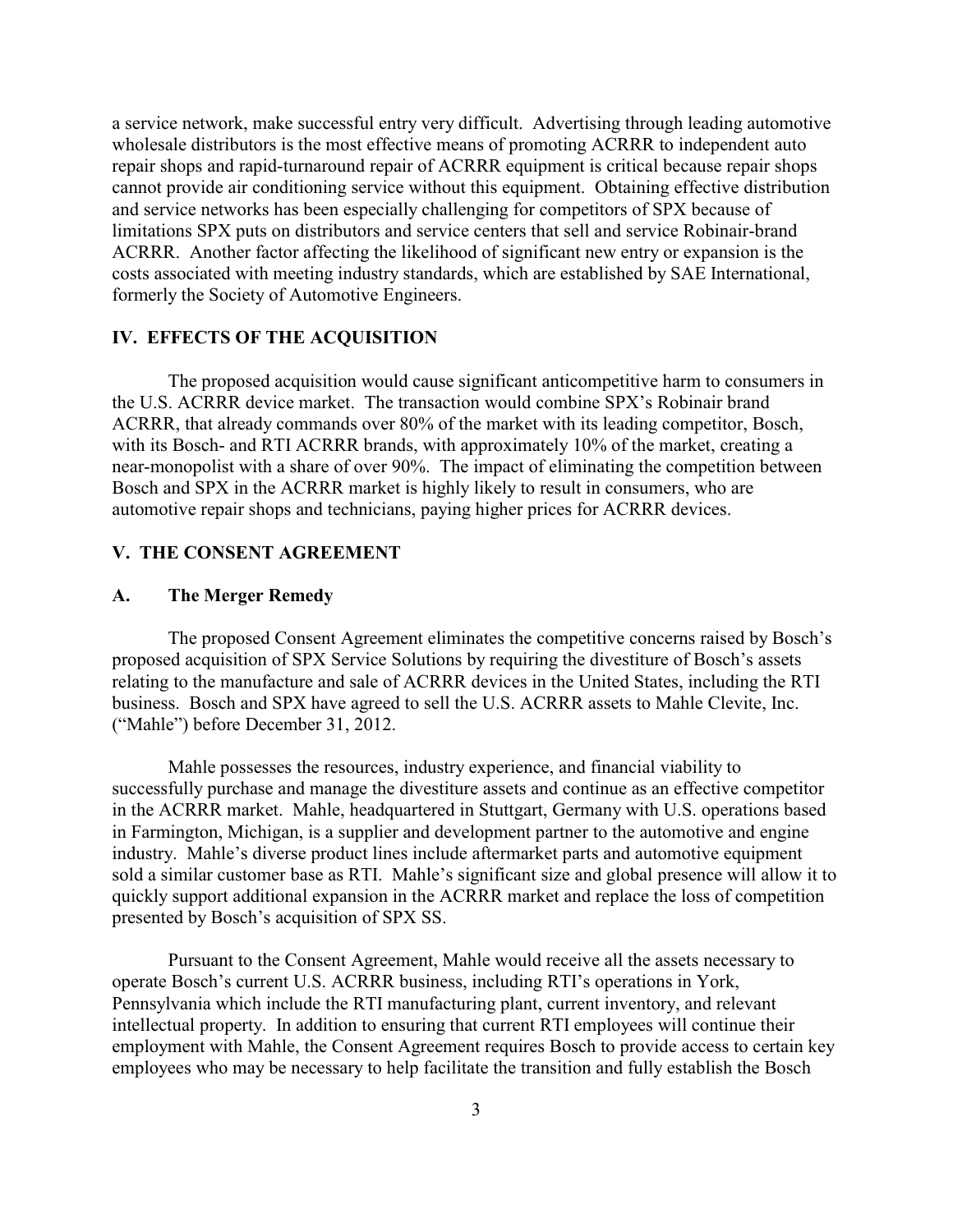ACRRR business within Mahle. The Consent Agreement also requires Bosch to transfer all relevant intellectual property and all contracts and confidential business information associated with the ACRRR business. In addition, the Consent Agreement requires Bosch to license, royalty-free, certain SPX patents that may be essential to the practice of two industry standards to Mahle.

### **B. The Conduct Remedy**

In addition, the Consent Agreement includes a provision that requires Bosch to make certain patents available to its competitors in the ACRRR market. During its merger investigation, the Commission uncovered evidence that SPX holds certain potentially standard-essential patents necessary for implementing two SAE International ACRRR industry standards, J-2788 and J-2843, which govern the operation of ACRRR machines that handle the two most common types of air conditioning refrigerant in vehicles today. SAE International adopted J-2788 and J-2843 while SPX was a member of the SAE Interior Climate Control Committee, the committee responsible for developing the standards. SAE International's rules include an obligation by working group members to disclose any patents or patent applications that would be essential to the practice of a standard being developed, and to offer a license to such patents on either royalty-free or fair, reasonable, and non-discriminatory ("FRAND") terms. After the standards were adopted, SPX issued a letter of assurance to SAE International acknowledging that it held patents that were potentially essential to both standards and committing to license them under FRAND terms. Following this letter of assurance, however, SPX continued to seek previously initiated injunction actions against competitors using those patents to implement the SAE International standards.

SPX's suit for injunctive relief against implementers of its standard essential patents constitutes a failure to license its standard-essential patents under the FRAND terms it agreed to while participating in the standard setting process, and is an unfair method of competition actionable under Section 5 of the FTC Act. Standard setting is "widely acknowledged to be one of the engines driving the modern economy." Participants in the standard setting process rely <sup>1</sup> on the licensing commitments made by patent holders during the standard setting process to protect them against patent hold-up. Patent hold-up can occur when, after an entire industry has become "locked in" to practicing a standard, a patent holder reneges on a licensing obligation and seeks to exercise the market power that accrues to a patent by virtue of being incorporated in the standard. FRAND commitments and licensing obligations, such as those at issue here, are an important way to mitigate the risk of patent hold-up, and are common in the standard setting process. Seeking injunctions against willing licensees of FRAND-encumbered standard essential patents, as SPX is alleged to have done here, is a form of FRAND evasion and can reinstate the risk of patent hold-up that FRAND commitments are intended to ameliorate. As the Commission has previously explained, "negotiation that occurs under threat of an

<sup>&</sup>lt;sup>1</sup> U.S. Department of Justice and Federal Trade Commission, Antitrust Enforcement and Intellectual Property Rights: Promoting Innovation and Competition 33, *available at* <http://www.ftc.gov/reports/innovation/P040101PromotinginnovationandCompetitionrpt0704.pdf>